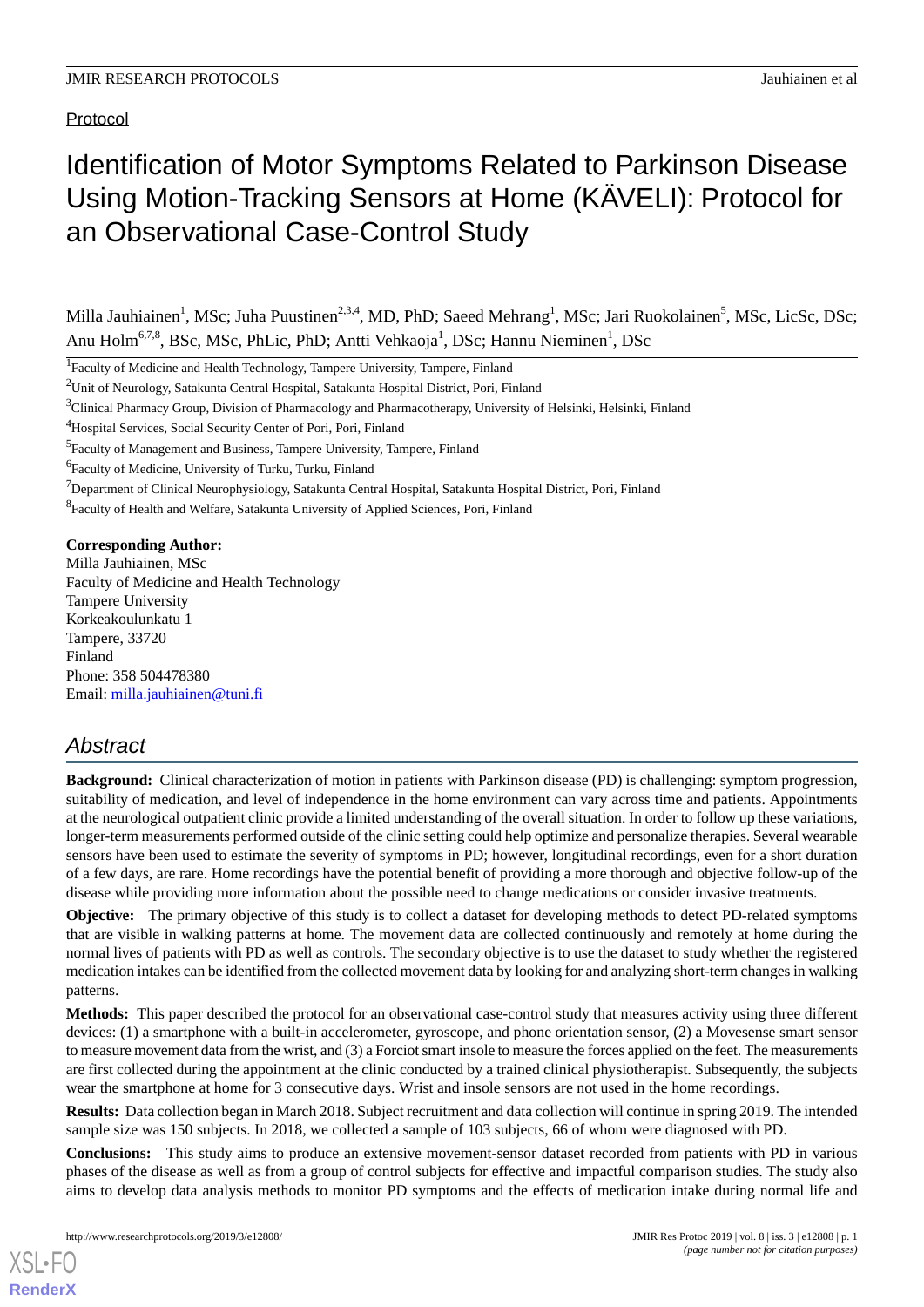outside of the clinic setting. Further applications of these methods may include using them as tools for health care professionals to monitor PD remotely and applying them to other movement disorders.

**Trial Registration:** ClinicalTrials.gov NCT03366558; https://clinicaltrials.gov/ct2/show/NCT03366558

**International Registered Report Identifier (IRRID):** DERR1-10.2196/12808

*(JMIR Res Protoc 2019;8(3):e12808)* doi:  $10.2196/12808$ 

#### **KEYWORDS**

Parkinson disease; movement analysis; gait; wearable sensors; smartphone; home monitoring; mobile phone

# *Introduction*

Parkinson disease (PD) is a progressive and degenerative disorder of the central nervous system, affecting both the physical and psychological health of the patient [[1\]](#page-8-0). James Parkinson described the physical symptoms of the disease in 1817 as "the shaking palsy" [[2\]](#page-9-0), naming rest tremor as one of the distinguishing features. Rest tremor, rigidity, and bradykinesia (ie, the slowness of movement) are considered the main motor indicators of PD [[1\]](#page-8-0). In addition to these motor symptoms, PD may affect the cognitive ability by causing dementia and indirectly affecting the mental health by increasing the risk of depression [[1\]](#page-8-0). In recent years, nonmotor manifestations of PD have been given more recognition, and updates in the diagnostic criteria have been made to systematize the diagnostic process [[3\]](#page-9-1).

Motor symptoms are caused by the accumulation of alpha-synuclein protein in the central nervous system and the loss of dopaminergic neurons, thus reducing limb movement and control of the body. The symptoms usually start asymmetrically as a rest tremor or rigidity in one of the upper or lower limbs. The symptoms degrade the physical condition and decrease movement, thus affecting the quality of life. [\[1](#page-8-0)] In clinical practice, the symptoms are evaluated on a visual basis, but several studies have used wearable sensors and smartphones to identify the symptoms such as tremor  $[4-6]$  $[4-6]$ , freezing of gait [[7-](#page-9-4)[8\]](#page-9-5), and dyskinesia [\[9](#page-9-6)-[10\]](#page-9-7). Although the symptoms can be identified visually, wearable sensors provide the possibility to monitor the patient remotely and collect more quantifiable data of the progression of symptoms. To our knowledge, there are two medical devices for monitoring of PD: The Personal KinetiGraph system for measuring bradykinesia, dyskinesia, tremor, and sleep [[11-](#page-9-8)[12\]](#page-9-9) and the Kinesia Technology [\[13](#page-9-10)] for measuring tremor, dyskinesia, and mobility.

The diagnosis of PD is based on an interview, a physical examination, and an evaluation of the medical history of the patient by a physician. The consulting neurologist confirms the neuropathological indicators of the disease and rules out other conditions with similar manifestations using imaging and laboratory tests. If clinically needed, the symptoms are suppressed by prescribing dopaminergic drugs after the PD diagnosis is confirmed. When the disease progresses, a variety of medications and different therapy techniques must be used to help with the symptoms. [\[14](#page-9-11)] Patients visit their neurologists to adjust their medications, while control visits are organized constantly throughout the progression of the disease.

 $XS$  $\cdot$ FC **[RenderX](http://www.renderx.com/)** There are three symptomatic states in PD that depend on the level of medication. (1) The "Off" state implies that the dopamine level is too low in the central nervous system, thus increasing the cardinal features of PD: tremor, slowness, and rigidity. (2) The "On" state is the optimal dopamine level in the central nervous system, which implies very little or no sign of the disease, depending on how much the disease has progressed. (3) The overmedicated state is a hyperkinetic state in which the dopamine level is too high. This causes dyskinetic movements, fast walking and movements, and dystonic changes in the posture or limbs. [[15\]](#page-9-12) The effect of the medication is fast, but it may also wear off fast, before taking the next dose.

There are several challenges associated with diagnosing and monitoring PD with the current clinical practice. Clinical heterogeneity complicates the diagnosis because the patient may have a variety of symptoms of varying intensity and timing [[14\]](#page-9-11). The symptoms present during the clinic appointment may not reveal all of the issues that are present at home, and the ability to cope independently may vary substantially between the On and Off states. On the other hand, prescribing the right dose of medication and scheduling doses to prevent Off states is challenging. Sudden fluctuation of On/Off states may be recognizable with wearable sensors that have automated algorithms  $[16]$  $[16]$ . To handle this challenge of recognizing fluctuations, remote monitoring at home would help health care professionals prescribe medication, and with complicated PD, it would help decide the optimal timeframe for secondary, invasive PD treatments such as deep brain stimulators or intraduodenal levodopa infusions.

In addition to the previous studies on identifying motor symptoms and current medical devices, we aim to build an affordable remote monitoring system using patients' own devices, allowing long-term monitoring with minimal effort to the patient. The system is developed based on the findings from the data-collection process and future studies. This study is an observational case-control study that aims to collect a dataset from patients with PD and healthy controls by measuring their movements during daily life, using a smartphone and wearable sensors. The primary objective of the data analysis is to determine if PD-related motor symptoms can be detected and classified based on inertial signals recorded at home. Motor symptoms could also be used to determine whether the subject is in an early or progressed stage of the disease. The secondary objective is to distinguish changes in motor symptoms after a dose of the medication is taken. These changes should be visible with patients having distinct "On" and "Off" states in their motor symptoms. Home monitoring of patients with PD and automated data analysis could help health care professionals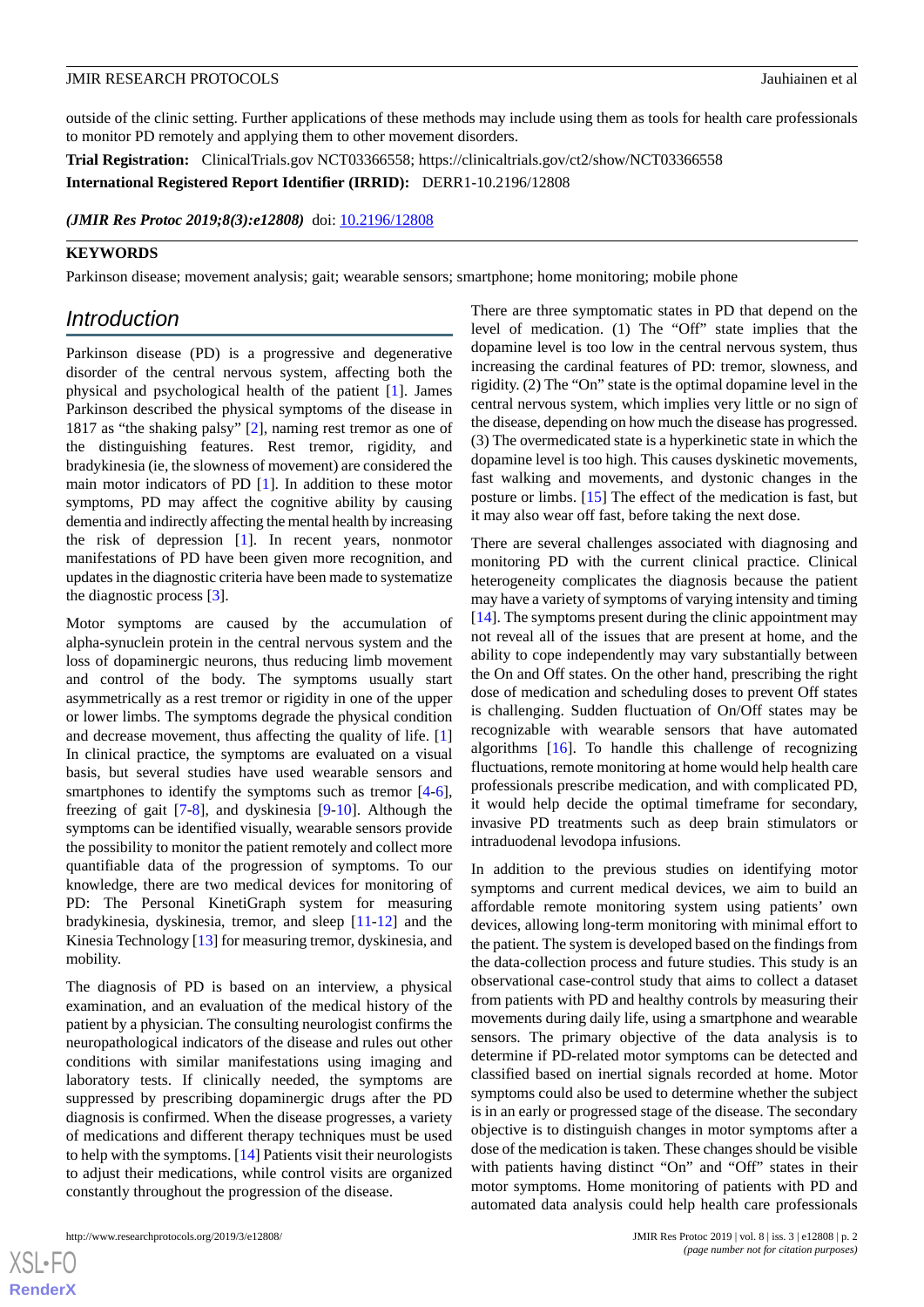validate the level of motor symptoms and monitor the effects of medication. The long-term goal is to develop an affordable and easy-to-use solution for remote home monitoring of PD.

# *Methods*

# **Inclusion and Exclusion Criteria**

The inclusion criterion for the study group is the diagnosis of PD according to the International Classification of Diseases-10 code G20 [\[17](#page-9-14)]. All subjects were recruited from the Satakunta region in Finland. The common inclusion criteria for both the study and control groups were minimum age of 30 years, ability to walk at least 20 steps unassisted (use of assistive devices such as a walking stick were allowed), and no deep brain stimulation therapy during the study. In addition, the subject must not have been diagnosed with diseases causing symptoms similar to PD, such as multiple system atrophy, progressive supranuclear palsy, corticobasal degeneration, Lewy body dementia, or parkinsonism induced by a dopamine antagonist drug (ie, an antipsychotic drug such as metoclopramide). In addition, all subjects were required to speak and write fluent Finnish.

The control subjects are not specifically age matched to the patients, since both groups are recruited and studied at the same time and we aim to maximize the number of participants in both groups. However, recruiting control subjects from the family members of patients, for example, partners, balances the age distribution. Medical background information is collected from both groups to record conditions that affect the walking skills.

# **Study Design**

A study sample of 150 subjects will be recruited, of which 100 will be patients with PD and 50 will be healthy controls. Approximately 50 of the patients with PD will be in an early stage of the disease and the other 50 will be in a progressed stage of the disease. This classification is based on the modified Hoehn and Yahr Staging of PD [\[18](#page-9-15)], where patients with a score of 0-2 are considered to be in the early or mild stage of the disease, and patients with scores of 2.5-5 are considered to be in the progressed or more severe stage of the disease. Both the study and control groups go through the same measurement protocol, including a clinic visit with questionnaires and tests

and a home measurement for 3 consecutive days. The home measurement period aims to record data showing short-term changes in walking patterns related to the On/Off state changes or wearing-off effect of medication. In addition, the period can be used to evaluate the subjects' physical activity at home. [Figure 1](#page-2-0) presents the study protocol.

When a subject has been recruited, the study protocol begins with an appointment with a physiotherapist at Satakunta Central Hospital in Pori, Finland, or another appropriate location in the Satakunta region. First, the physiotherapist interviews the subject and collects his/her background information, diagnoses, medical histories, and current medications. Thereafter, the subject and physiotherapist fill in the structured questionnaires together. All the questionnaires were selected from official Finnish translations. The validated Finnish versions of the tests used in this study include the Alcohol Use Inquiry, C version [[19\]](#page-9-16); the Depression Scale [\[20](#page-9-17)] to determine depressive symptoms; the Mini-Mental Status Examination [\[21](#page-9-18)] to determine the level of global cognition; and the Unified Parkinson's Disease Rating Scale (UPDRS) [\[22\]](#page-9-19) to determine the severity of PD symptoms. The UPDRS examination includes both interviews and physical examinations performed by the physiotherapist. The subject also performs a 20-step walking test while wearing all the sensors in addition to the physical examination performed during the UPDRS test [\[23](#page-9-20)]. During this 20-step walking test, the subject walks straight at his/her own pace for 20 steps in a hallway. The physiotherapist counts the steps silently and asks the subject to stop walking after 20 steps. The subjects do not count their steps, since rhythmic aids may help patients with PD to walk more normally. The timing of the previous PD medication is recorded for reference.

After the appointment at the clinic, the subjects wear the sensors for 3 consecutive days during their daily lives. The sensors are not worn during sleep or while showering or swimming. During these 3 days, the subject registers the intake time of all PD medications in a smartphone app as well as in a paper diary format. This manual recording was added, since the patients were having problems using the medication registration button despite the simple user interface. The double registration process ensures that medication intake is recorded as accurately as possible. The subjects also record other events, such as falls and other adverse effects, and feedback in the diary.

<span id="page-2-0"></span>**Figure 1.** The study protocol consists of six phases, all of which are completed by both patients and control subjects. MMSE: Mini-Mental Status Examination; UPDRS: Unified Parkinson's Disease Rating Scale.

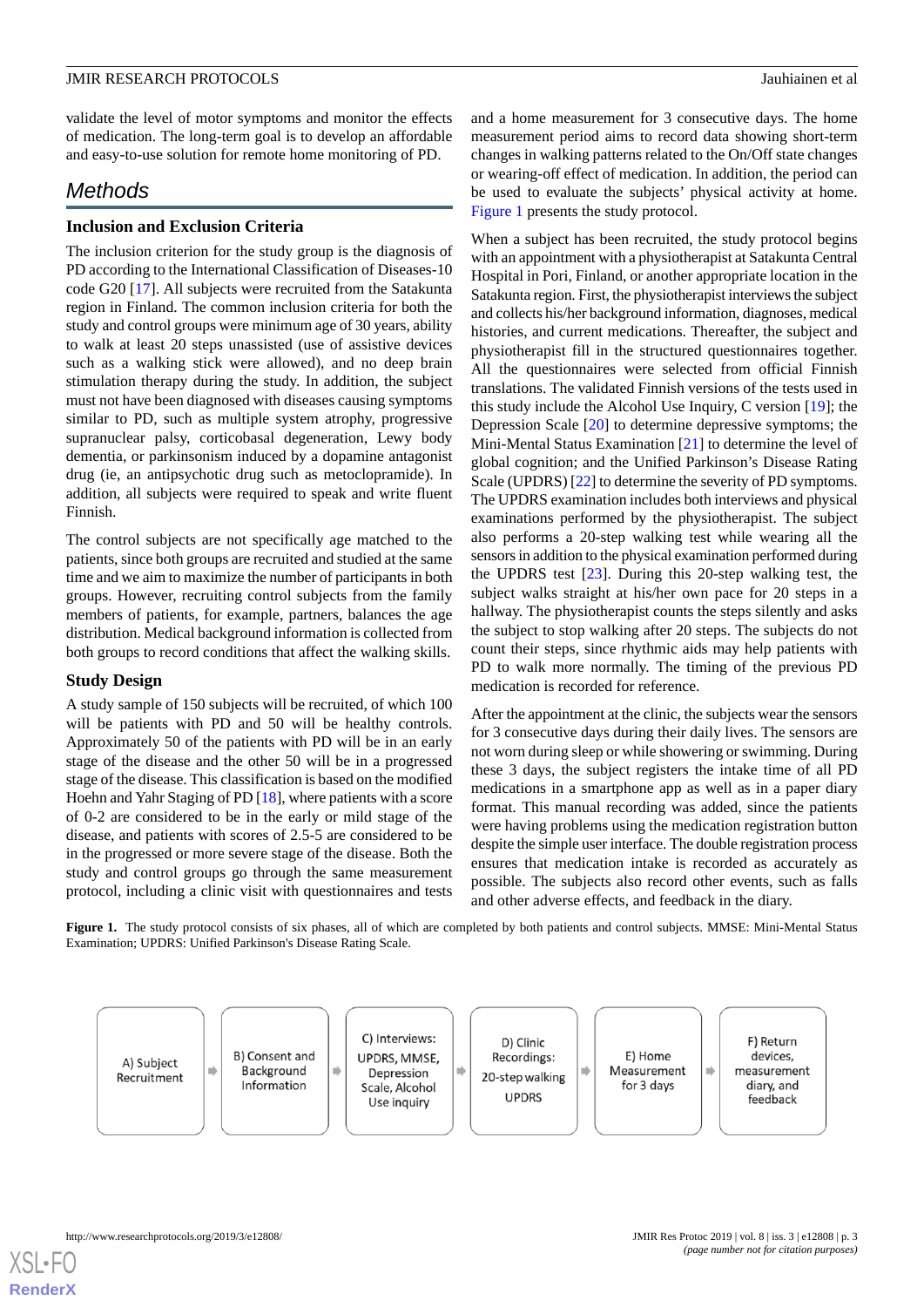# **Subject Recruitment**

This study recruits subjects through two routes. In the first route, patients are recruited from Satakunta Central Hospital. These subjects are outpatients who visited the hospital due to PD in the past 5 years. The study physiotherapist sends an informational letter to the subjects and follows up by phone 1 week later. The physiotherapist introduces the study and asks if the patient is willing to participate. If the patient is willing to participate, the physiotherapist sets up an appointment at Satakunta Central Hospital.

In the second route, the physiotherapist and the responsible investigator (neurologist) visit local PD communities in the Satakunta region and give lectures on the study and its intentions. After the presentation, the patients and their family members (partners) have the opportunity to sign up for the study in either the study or control groups. If many volunteers sign up, the physiotherapist may organize appointments at clinics in these locations to minimize travel costs and effort from the patients.

If the study cohort is incomplete after these recruitment processes, an advertisement is published in the local newspaper, as well as the Satakunta Central Hospital newsfeed, to inform potential subjects about the study and ask for participation. Hospital staff and the research consortium were recruited as the control group, in addition to the family members of the study subjects.

Since the study is solely based on recruiting volunteers, there is a risk of some bias in the study cohort, both amongst patients and controls. It is difficult to recruit subjects with a lot of health problems or with very severe PD symptoms. For example, subjects with depression or severe cognitive issues may not want to participate, even if their physical condition is appropriate for the study. However, our aim is to include all the volunteers fulfilling the inclusion criteria into the study and consider the properties causing bias in the analysis phase.

# **Roles of the Research Staff in Data Collection**

The physiotherapist involved in this study is a trained clinical physiotherapist who works with neurological patients in the hospital. The physiotherapist is responsible for contacting the subjects, scheduling appointments, conducting measurements, instructing the subjects to use the devices, and cleaning the measurement devices after each use. The subjects may contact the physiotherapist as well as the researchers to provide more information and ask for help when using the devices. All the devices are provided by the research group. Therefore, the subjects do not need their own smartphones or other devices in the study. The study smartphone is only used for data collection and not for any personal use.

A researcher at Tampere University in Tampere, Finland, assists in conducting the measurement protocol at the hospital and monitors the operation of the data-collection system. The data-collection system consists of sensors that measure the data and a smartphone that buffers and sends data through an internet connection to a server located at Tampere University, where the researcher inspects the data on a personal computer. The researcher assists the physiotherapist with the devices, if any problems occur.

# **Ethical Approval and Trial Registration**

This study is conducted according to the Ethical Principles for Medical Research Involving Human Subjects, as stated in the 2013 revised version of the 1964 World Medical Association Declaration of Helsinki. All information collected by Tampere University is coded and does not contain identifying information. The identifying data are held appropriately in a locked storage facility at Satakunta Hospital District, and only the study physiotherapist and the responsible investigator are allowed to view them.

A favorable statement was obtained for the study protocol from the Ethics Committee of the Hospital District of Southwest Finland in Turku [\[24](#page-9-21)] on October 24, 2017 (ETMK 101/18012017). Minor changes to the study protocol were made based on tests of the measurement protocol with 10 pilot subjects. These changes were approved by the ethics committee in April 2018. For example, the UPDRS test was extended to the healthy control group. The changes to the measurement protocol are further discussed in the Results section of this paper.

In addition to the ethical committee statement, the National Supervisory Authority for Welfare and Health (Valvira) in Helsinki, Finland, approved the study in April 2018 (identification number 394-2018).

The KÄVELI study is registered at ClinicalTrials.gov (NCT03366558) [\[25](#page-10-0)].

# **Sensors Used in the Study**

Data are collected using three types of sensors: built-in inertial sensors in a mobile phone (Nokia 6, HMD Global Ltd, Finland) provided by the study, a wrist-worn wearable device measuring a gyroscope signal (Suunto Movesense, Suunto Ltd, Finland [[26\]](#page-10-1)), and a smart insole measuring ground reaction forces in the feet (Forciot smart insole, Forciot Ltd, Finland [[27\]](#page-10-2)). The primary measurement device is the smartphone, since it is used both in the clinic and at home for all subjects. The other two devices are used mainly in the clinic, but the Forciot insole is also tested in home settings with a few subjects who were comfortable using the additional device.

The subjects also registered their PD medication intake in a smartphone app set to the home screen of the phone. However, to ensure that the medications are correctly registered, the subjects are asked to write their PD medication intake in a manual diary format as well. [Figure 2](#page-4-0) presents the sensors used in this study.

The smartphone contains built-in sensors for acceleration, angular velocity, and orientation, which are used to measure the movements of the phone while it is carried by the subject, thus providing information about their movement dynamics.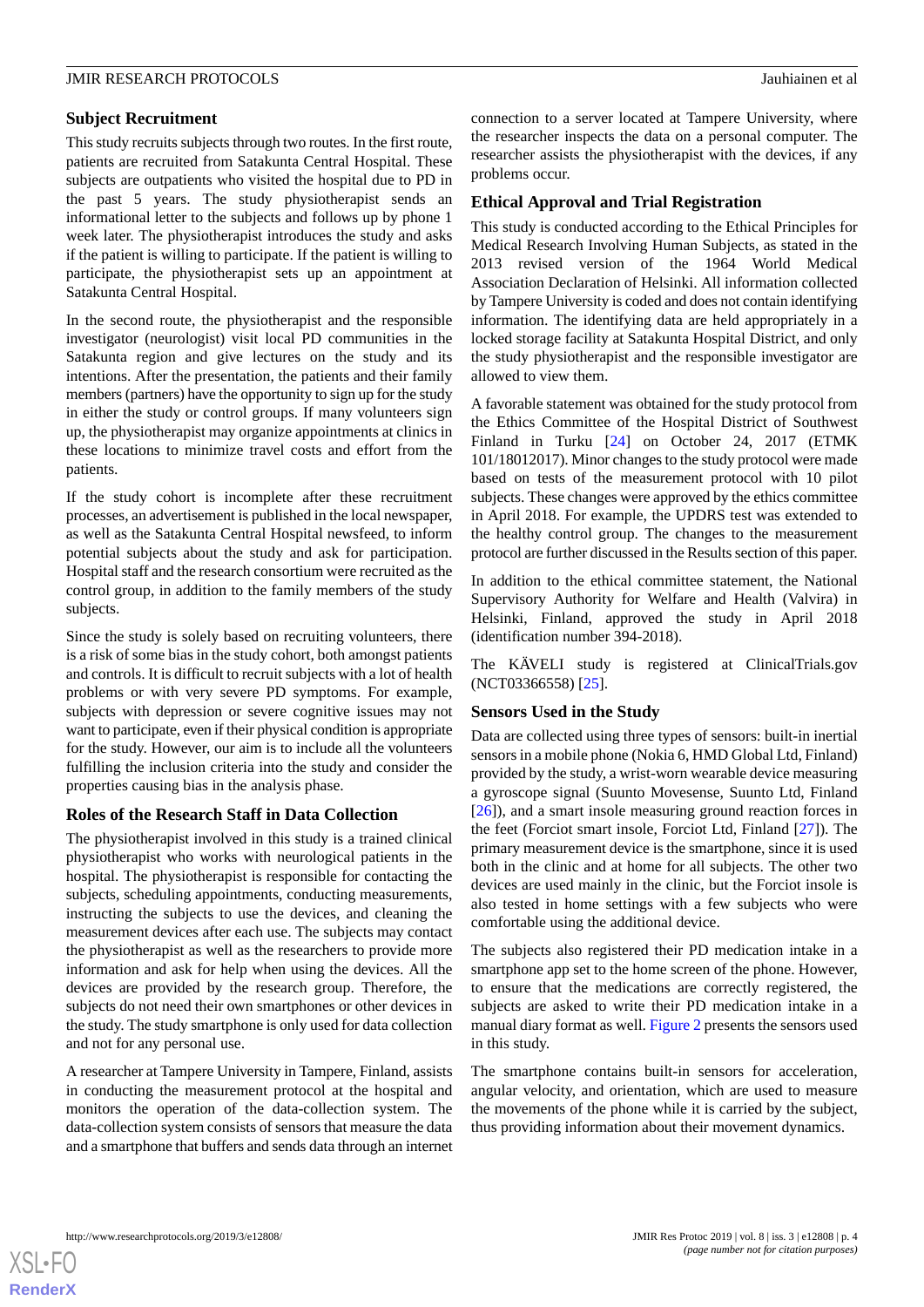<span id="page-4-0"></span>Figure 2. Sensors used in the study: Movesense smart sensor (upper left corner), Forciot smart insole (upper right corner), and Nokia 6 smartphone (lower left corner).



While the subject is wearing the device on the waist, the acceleration describes the changes in velocity and orientation of the subject in the linear direction, and cyclic movements such as walking are visible as cyclic changes in the acceleration. The gyroscope describes the rate of changes in orientation in relation to the center of the phone. The orientation signal describes the orientation of the phone in three dimensions, in which the phone orientation can be checked. This signal helps to check if the subject accidentally wears the phone in a different position than instructed.

These sensors are available in most smartphones and are used, for example, in mobile games, compasses, and step counters. The smartphone is located in a waist-worn small bag in front of the stomach. Use of the bag ensures that the device can be worn regardless of the type of clothing; thus, no pockets are needed. The placement was set in front, so that it would not disturb the subject when sitting or lying down. The phone is oriented horizontally with the positive X-axis facing upward and the positive Z-axis facing forward. [Figure 3](#page-5-0) presents the phone's orientation and location.

The data recorded by the sensors are further used to classify the subject's walking patterns. We selected the Android 8–based Nokia 6 smartphone for data collection because of its ability to effectively disable all power-management settings. This is an important feature to successfully collect long-term data. The instantaneous sampling frequency of the sensors varies between 50 Hz and 100 Hz due to implementation of the data-collection

framework. All the signals measured with the smartphone are resampled to 100 Hz during signal processing. The measurement ranges for the accelerometer and the gyroscope are  $\pm 16$  g and ±34.9 radians/second, respectively, and their resolutions are 14 bit and 16 bit, respectively; in addition, their internal peak-to-peak noise level ranges were found to be roughly  $\pm 1$ mg and ±0.005 radians/second, respectively.

Suunto Movesense, manufactured by Suunto Oy [[26\]](#page-10-1), is a heart rate– and movement-monitoring sensor worn on the wrist in this study during the physical examination of the UPDRS. The device communicates with the mobile phone using Bluetooth low energy, and the sampling frequency of Movesense is 52 Hz. The measurement range is  $\pm 34.9$  radians/second. The data provided by this sensor can be used, for example, to measure the rest tremor and detect attenuated arm swing during walking, which is a typical symptom in PD.

The Forciot smart insole, manufactured by Forciot Oy [[27\]](#page-10-2), is a pressure-sensing insole prototype that includes 23 sensing elements distributed, so that they cover the whole area of the sole with a sampling frequency of 50 Hz. The smart insole also calculates the applied total force by integrating the data of the individual sensing elements. One insole is used during the UPDRS examination at the clinic appointments. Two subjects also used a pair of insoles during the home measurements. Thus, the insole provides information on the walking pattern and pressure distribution in the feet.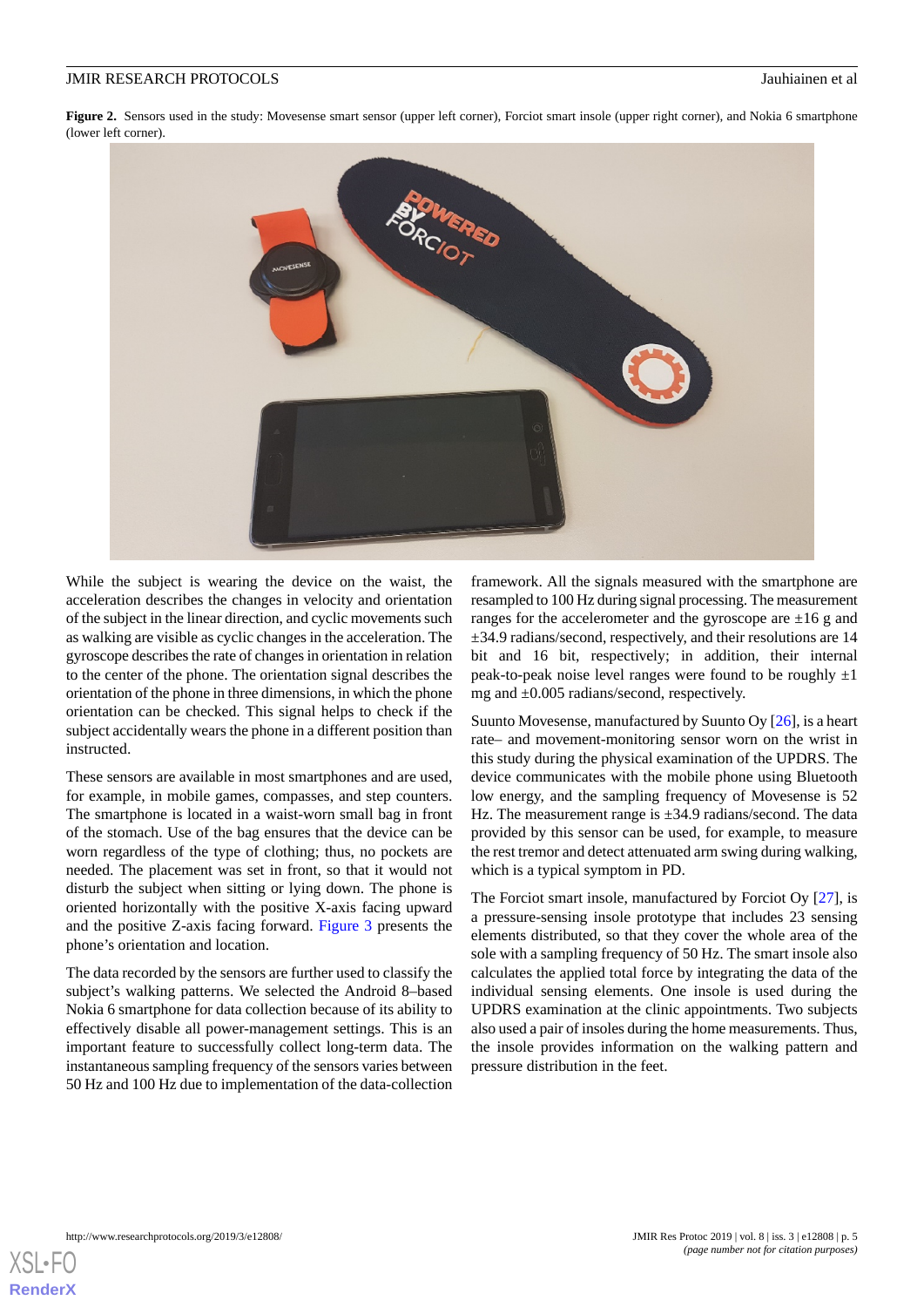<span id="page-5-0"></span>**Figure 3.** The orientation of the smartphone when worn on the waist. The X-axis measures vertical movement, the Y-axis measures horizontal movement in the lateral direction, and the Z-axis measures movement in the posterior-anterior direction. The phone is worn in a bag on the waist and inserted correctly on the stomach side with the screen out and the right side up.



#### **Data Collection and Management**

This study introduces a novel perspective on the mobile microservice architecture in a data-transfer system [[28\]](#page-10-3). In this system, all sensors and wearable devices act as independent services with their own architecture. However, with a common interface between the server and the services, data can be collected simultaneously and asynchronously. In fact, the entire front-end, back-end concept is flipped because the smartphone acts as a server behind the simple user interface, and the personal computer acts as a client who is requesting information according to the data-collection frequency set by the personal computer user. [Figure 4](#page-6-0) presents an overview of the data-collection system.

The smartphone worn by the subject collects information from all the sensors and stores it temporarily. The size of the buffer on the phone is adequate for storing data of up to 1 hour, but after that time, the system will start to overwrite the data. The wearable devices are paired with the smartphone in the beginning of a recording, but after a momentary loss of connection, they will reconnect automatically. The personal computer for data collection acts as a client and requests information from the smartphone via an internet connection by using the smartphone's internet protocol address. In this study, the frequency for requesting the signals is 5 minutes. The client

[XSL](http://www.w3.org/Style/XSL)•FO **[RenderX](http://www.renderx.com/)**

receives the information via the internet connection and stores the data in text files. Several subjects can be measured simultaneously because each subject only requires one smartphone and the wearable devices. The personal computer for data collection can also save several data-collection streams simultaneously within the Linux operating system.

There are two approaches to securing information during data transfer: (1) encrypting the information before sending it through an unsecured connection and (2) building a secure connection between a smartphone and a router that cannot be accessed by any internet protocol addresses other than the ones used by the data-collection smartphones and the client's personal computer. The former approach was tested at the beginning of the study, and the data were collected successfully in an encrypted form. However, a secure connection improves efficiency during data management and signal processing, because the files are ready to use immediately after data collection. The second solution was also implemented and tested during the project in cooperation with a local telecommunications company. However, no identifying information is transmitted through the internet connection. The subject identification and smartphone are accurately linked manually before analyzing the data. This implementation will be more thoroughly discussed in future publications related to the data-collection system.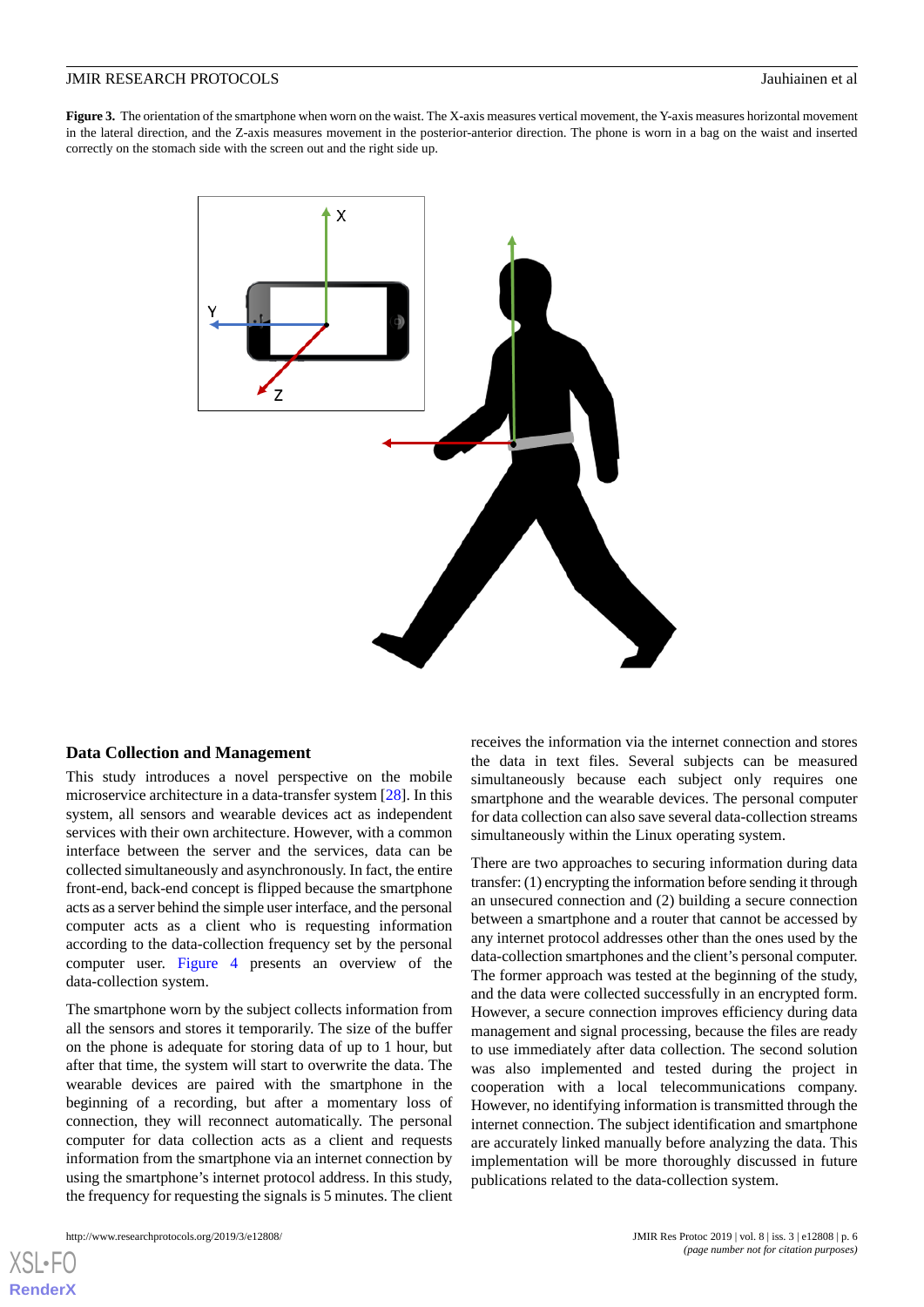<span id="page-6-0"></span>**Figure 4.** An overview of the structure of the data-collection system. The system consists of three independent systems: (1) a Linux system, (2) an android system acting as a temporary server, and (3) a Bluetooth low-energy system consisting of independent wearable devices.



This database will be granulized and compressed into a format that can be used in further analyses, including structuring the information, developing the metadata, and ensuring anonymity of the data. For example, rather than knowing the exact date of the measurement, only the time of the day and season will be recorded when analyzing walking habits.

#### **Data Verification**

Data verification requires confirming that the measured signals have the appropriate quality to accurately distinguish walking segments from other movements and to use the signals for further analysis. The possible issues faced during home or clinic measurements are also recorded and analyzed, including, for example, usability issues with the technology as reported by the participants or network issues leading to the loss of data. These analyses would confirm that there is an appropriate amount of high-quality data that is usable in machine learning applications. If any such problems are identified in the measurement setup, they will be fixed to ensure the quality of the data.

The collected signals are checked both visually and statistically to assess whether they contain the necessary information for the classification of different types of movements. A minimum sampling frequency of 50 Hz was required for the measurements conducted with the smartphone based on the previous studies presenting human walking under 10 Hz [\[29](#page-10-4)] and hand tremors in PD under 20 Hz [\[30](#page-10-5)]. The measurements will be discarded if they are below a 50-Hz sampling frequency. Suunto Movesense and Forciot use their own sampling frequencies of 52 Hz and 50 Hz, respectively.

Information is collected on how many files were successfully recorded during a 3-day measurement. Successful measurements are defined as those that are recorded and transferred correctly and have the appropriate sampling frequency. This information is used to monitor how well the measurement system functions when the subject is responsible for merely charging the smartphone and restarting it if the power runs out. The performance analysis includes battery life, possible network issues, and usability issues. These properties are studied and used in further development of the measurement system.

# **Data Analysis**

[XSL](http://www.w3.org/Style/XSL)•F **[RenderX](http://www.renderx.com/)**

Methods for data analysis are developed and structured based on a data-analysis pipeline. This pipeline includes data preprocessing, walking detection, calculation of features related

to changes in walking, and feeding the features into a machine-learning system to classify the symptoms and subjects. The classification results and the performance of the classifier are then analyzed. The main features of data analysis include the identification of patients with PD from healthy subjects based on sensor data and prediction of UPDRS scores from the sensor data. The long-term target is to build an automated classification system that could support home monitoring by using machine learning methods. All the data analysis will be done in Python 3 (Python Software Foundation, Wilmington, DE) and MATLAB (The MathWorks, Inc, Natick, MA).

We will be using a data-driven approach to analyze and compare a large number of features calculated from the signals of the different sensors. However, we will consider possibilities to combine the information of different sensors to define such features or parameters that are likely relevant to PD, for example, the amount of arm swing during walking. The incompleteness of the data set (wrist and insole sensors not included in all the recordings), however, limits the use of parameters requiring combining sensor information. This will be discussed in future publications on the data analysis.

The preprocessing phase includes the signal-processing steps that are required before the signals can be used in further data analysis. The signals are resampled to obtain a constant sampling frequency; simultaneously measured signals are aligned to have the same starting and ending time; and, if necessary, the signals can be filtered with a basic low- or high-pass filters.

An accurate walking-detection algorithm and careful selection of machine-learning features are important when developing the data-analysis pipeline. Activity-detection algorithms have already been developed by other research groups, for example, based on the mean amplitude deviation [[31-](#page-10-6)[32](#page-10-7)], which is more thoroughly defined in another previous study [\[33\]](#page-10-8). An algorithm based on the existing literature will be developed and implemented during this study. The walking-detection algorithm may extract either walking segments or individual steps. When recognizing the walking patterns from home data, we may use the 20-step walking tests as a personal reference of the subject's walking style. Walking detection from the 20-step tests is rather easy, since the signals only contain walking or standing. Walking detection will be thoroughly analyzed and discussed in future publications considering the analysis of data from home measurements.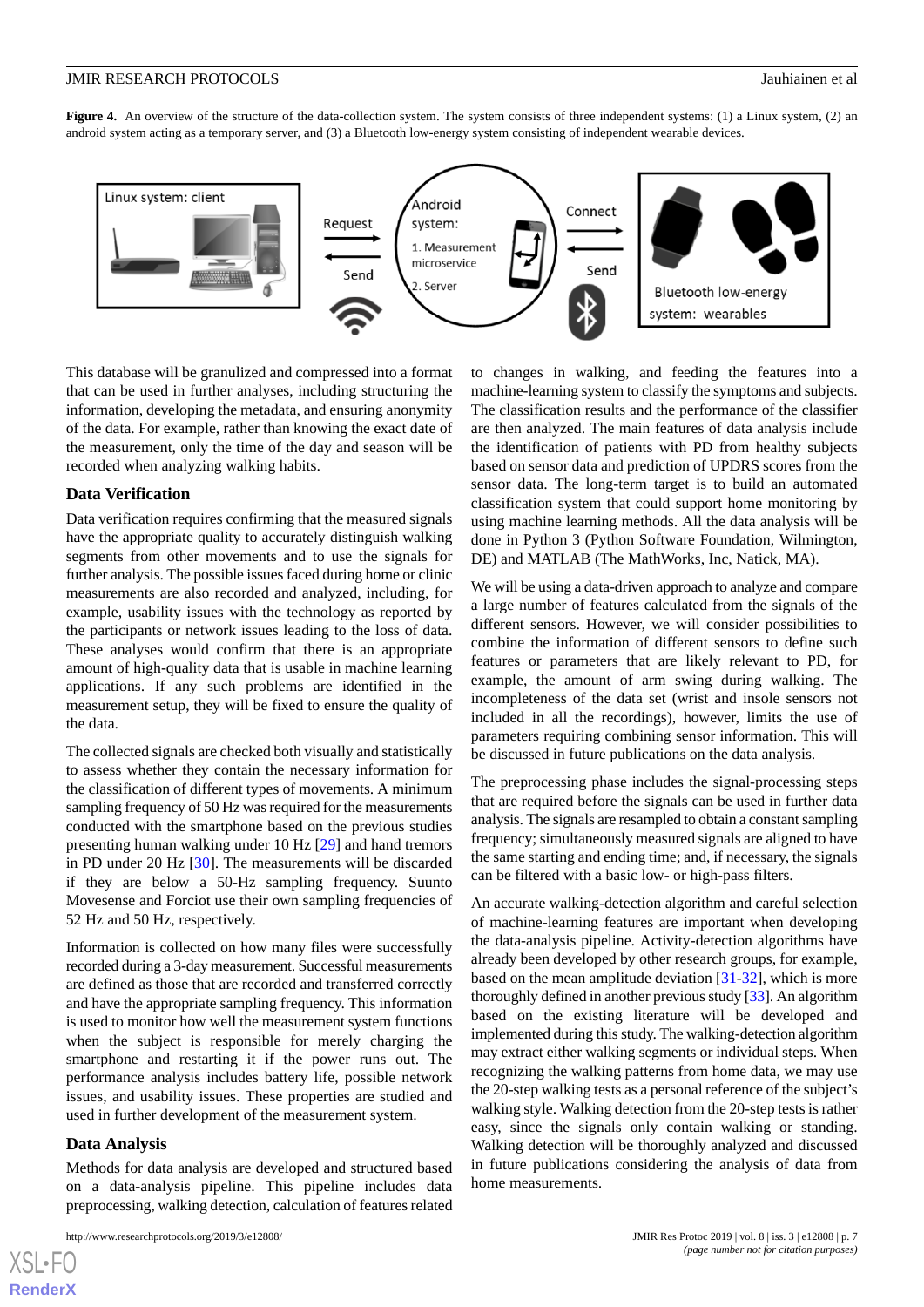The selection of features is also important when building a machine-learning system for health care use. The features should describe real physiological changes in the walking patterns; for example, if the patient is in the On state with good balance in the medication, his/her walking is classified as better than the same patient without the medication (Off state). Although On and Off states are not specifically defined in this study, we aim to recognize the differences before and after taking the medication. Features can be selected with a statistical approach, for example, by applying the minimum Redundancy Maximum Relevance algorithm [[34\]](#page-10-9) or the theoretical understanding of PD to choose features related to the physiological changes in the patients. Features may include both statistical features of the signals such as mean, median, or SD, or they can be defined from the physiology and be based on traditional features used in gait analysis, such as step length or speed.

The subjective UPDRS classification performed by the physiotherapist is used to test the classification of the subjects from the 20-step walking tests. The UPDRS score can be used as the true label of the subject's current state, and the walking tests are classified into several groups identifying the severity of motor symptoms in walking. In home measurements, the UPDRS score defined at the clinic may be used to test whether the classification result before taking the PD medication differs from that soon after taking the medication. Alternatively, unsupervised learning methods such as clustering approaches may be used to study whether there are differences in the feature values before and after taking the medication.

The classification phase includes applying different machine learning classifiers to study the most feasible method for classifying the symptoms and changes in symptoms related to medication intakes. For example, a support vector machine [\[35](#page-10-10)] and random forest [[36\]](#page-10-11) will be used to classify walking patterns. Classification performance is evaluated by a confusion matrix and the metrics related to it including accuracy, sensitivity, specificity, and the receiver operating characteristic curve. Other measures may be added to evaluate the performance more thoroughly.

The data analysis aims to develop methods to answer the following hypotheses: (1) Can we distinguish patients with PD from healthy controls by using wearable sensors and machine learning classifiers? (2) Can we assess the severity of symptoms before and after medication intake? These key hypotheses may be further specified or expanded in further analyses. These methods, combined with the novel data-collection method, can be further developed into a home-monitoring system for health care professionals and neurological patients.

# *Results*

Data collection began in March 2018 by testing the measurement protocol with 10 subjects. These subjects will be included in the final study sample. Minor improvements were made to the measurement protocol based on the first subject's recordings in the clinic and in-home measurements. The changes included (1) the double registration of medications, as discussed in the Methods section of this paper, and (2) the decision to conduct

the UPDRS questionnaires and tests with the control subjects, even though they were not expected to have PD symptoms.

All three measurement devices were planned to be used in the home measurements, but due to the technical requirements of Suunto Movesense [\[26](#page-10-1)] and Forciot [\[27](#page-10-2)] insole, they were not implemented in the protocol for data collection at home. Forciot [[27\]](#page-10-2) insoles were tested with subjects for 1 day prior to the 3-day home measurement. Two subjects were tested during the study. This is because the insoles are operated by a battery, which only has a lifetime of 24 hours. In addition, Suunto Movesense [\[26](#page-10-1)] was connected using a Bluetooth connection, and the connection was not sufficiently stable to be used at home. Therefore, the device was only used in the clinic measurements.

After the pilot study, the capacity of simultaneous studies increased from 3 to 10. Most of the subjects were recruited from the PD community visits where there was a lot of interest to participate in the study. A secure internet connection was set up for data transfer by building a private mobile network for the research project in cooperation with a local telecommunications company. This network was tested and implemented in August 2018. After the update, encryption of the measurement data was not needed because the network was only accessible by devices in the study. By the end of December 2018, we collected data from a total of 103 subjects, 66 of whom are patients with PD and 37 are control subjects. Subject recruitment and data collection will be continued in the spring of 2019.

# *Discussion*

This paper describes the research protocol for a PD-monitoring study involving the use of smartphones and wearable sensors, also known as the KÄVELI project. This study aims to gather a dataset of 150 subjects to develop methods for monitoring PD-related motor symptoms in daily life. The user-friendly measurement setup is enabled by a data-collection system that consists of several microservices that automatically collect movement information when a subject wears the measurement device and registers their PD medication intake manually and through a smartphone app. There has been an increasing trend in studies toward home monitoring of PD with, for example, smartphones [\[7](#page-9-4),[23,](#page-9-20)[37](#page-10-12)[-39](#page-10-13)] and other wearable sensors [[4](#page-9-2)[,8,](#page-9-5)[37](#page-10-12)[,40](#page-10-14)-[42\]](#page-10-15). In addition, several research groups have developed algorithms for recognizing various types of movements such as walking, running, and climbing stairs [[31,](#page-10-6)[32,](#page-10-7)[43](#page-10-16)[-45](#page-10-17)]. Based on the literature, there is a potential for monitoring PD with wearable solutions and machine-learning principles. These principles are applied in order to recognize the descriptive features of walking segments as well as to determine what sensors are required to achieve accurate recognition of the symptoms and evaluate their severity. The selection of correct features is important for linking the results to real physiological changes that are evident in the subjects' walking.

Some mobile health platforms have been proposed to monitor PD patients during preset tests, such as PD Dr [\[6](#page-9-3)] and PD\_manager [\[46\]](#page-10-18), both of which have been tested on a relatively

```
XS-FO
RenderX
```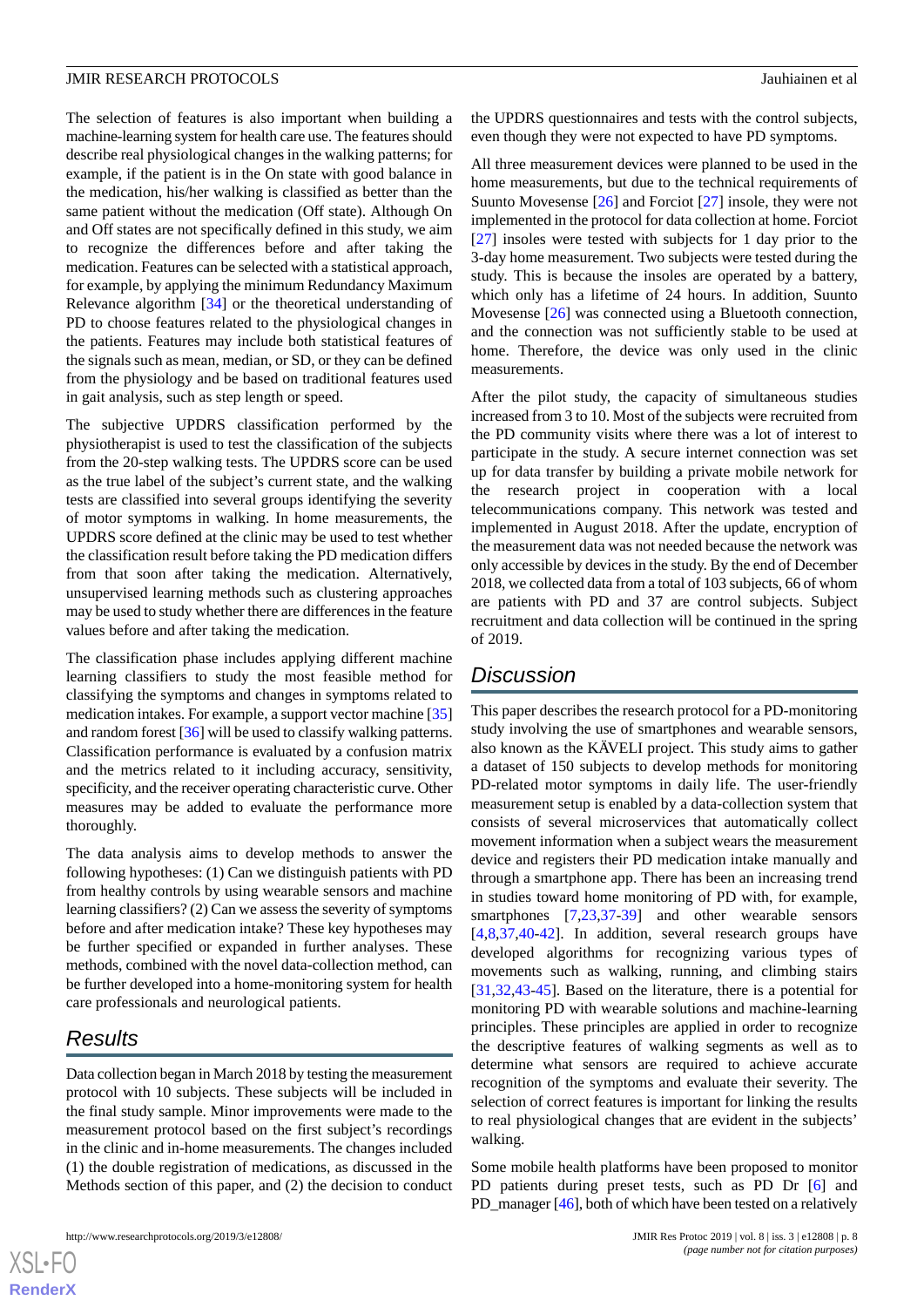small set of patients with PD. HopkinsHD [[47\]](#page-11-0) is collecting data from free-living people and has been tested on a set of 226 subjects, both control subjects and patients with PD. These platforms have resulted in indications that home monitoring of PD patients is feasible. Our aim is to provide a platform that is suitable for long-term monitoring and uses the patients' own smartphones or very affordable wearable sensors.

Most of the previous studies concentrating on the recognition of PD symptoms with wearable sensors have been conducted with relatively small datasets (10-50 subjects in total), which are feasible for proposing new methods in data collection or analysis, but not enough to validate the system with a larger variety of subjects. Some studies, however, have recruited more subjects [\[23](#page-9-20),[37,](#page-10-12)[47](#page-11-0)]; these studies have collected larger datasets of several hundred subjects. Larger studies will be needed to validate systems before implementing them into a commercial product. The dataset collected in the KÄVELI project will be valuable in the investigation of PD motor symptoms in a quantitative manner, whereas the present clinical monitoring of PD is based on the subjective information provided by the patient and clinical observations by a neurologist or physiotherapist [[25\]](#page-10-0). Despite the opportunities and new innovations presented by wearable sensors and machine learning, home monitoring has several practical challenges that must be evaluated and solved before they can become a common part of clinical routines. First, independent use of technological devices may create difficulties among the elderly, and acceptance of technology takes time and special effort in usability. Second, even if the technology itself is not new to the patients, severe motor symptoms and Off states combined with cognitive and memory disorders may complicate the registration of medication intakes or other tasks given to the patient [[48\]](#page-11-1). Finally, even though home monitoring allows for measurements to take place in real-life situations that provide a more extensive view of symptoms, ensuring adherence to the measurement

protocol is impossible outside of the clinical environment. For example, subjects can be reminded to register their medication intake, but they may forget to register it anyway, or the placement of the device might be changed unexpectedly.

The KÄVELI project's measurement protocol aims to minimize these challenges by developing a user-friendly interface for the smartphone that registers medication intake and by providing written and spoken instructions for the use of all devices included in the study. The level of instruction also aligns with the subject's confidence with technology. This is assessed by a question in the background interview: "How confident are you in using a smartphone?" which is also recorded in the study material. In addition, the physiotherapist can be reached by phone for further instruction if any challenges occur during the measurement period.

Despite the simple user interface of the smartphone (only one visible button for the medication recording), some subjects have had issues using the smartphone. Therefore, medications were also recorded in a paper format, which led to extra work for the subjects. This limitation, as well as any adverse effects or usability issues, will be recorded and considered in the development of the measurement system.

One potential limitation to the study is the recruitment of control subjects. It may be difficult to collect a dataset with a variety of mobility skills and still match the age group of patients with PD. We have recruited control subjects from among the patients' family members, but this might also be considered a limitation. These challenges must be addressed accordingly when carrying out the study.

In conclusion, this study will provide quantitative information on PD motor symptoms and their statistical properties. The collected dataset will be used to develop algorithms and create tools for remote monitoring of PD progression by physicians and to assist with adjusting the medication.

# **Acknowledgments**

The KÄVELI project is funded by Tampere University, Orion Pharma Oy, Suunto Oy, and Business Finland - The Finnish Funding Agency for Technology and Innovation (5137/31/2016). Physiotherapist Terhi Pakkanen from the Satakunta Hospital District contacts the subjects and implements the study protocol in a clinical setting. JR is the director of KÄVELI project. AV is supported by the Academy of Finland (292477).

# **Conflicts of Interest**

None declared.

# **Authors' Contributions**

<span id="page-8-0"></span>MJ contributed substantially to the writing of the manuscript as well as data collection from the Android server and data analyses. JP was the principal medical investigator and medical supervisor of the study. JR was the principal technical investigator and project manager in the KÄVELI project. JP, JR, SM, AH, and HN designed the measurement protocol and the documentation for the ethical committee evaluation. They also contributed to the writing and commented on the manuscript. Furthermore, JP and JR implemented and tested the measurement protocol in the clinical setting. They also provided technical support during the measurements. AV contributed to the manuscript and provided academic supervision.

# **References**

[XSL](http://www.w3.org/Style/XSL)•FO **[RenderX](http://www.renderx.com/)**

1. Tysnes O, Storstein A. Epidemiology of Parkinson's disease. J Neural Transm (Vienna) 2017 Aug;124(8):901-905. [doi: [10.1007/s00702-017-1686-y\]](http://dx.doi.org/10.1007/s00702-017-1686-y) [Medline: [28150045](http://www.ncbi.nlm.nih.gov/entrez/query.fcgi?cmd=Retrieve&db=PubMed&list_uids=28150045&dopt=Abstract)]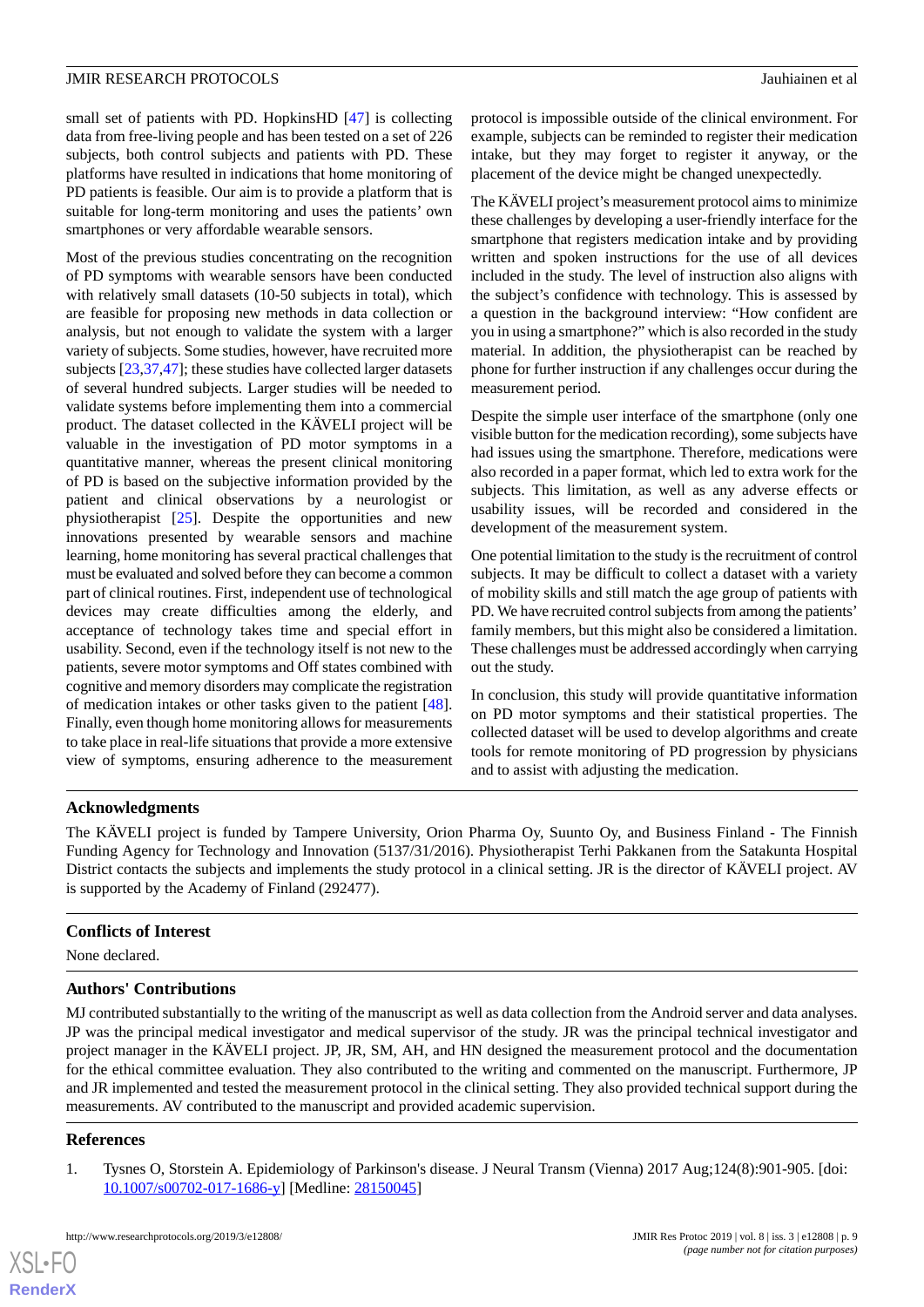- <span id="page-9-0"></span>2. Parkinson J. An essay on the shaking palsy. J Neuropsychiatry Clin Neurosci 2002;14(2):223-236. [doi: [10.1176/jnp.14.2.223\]](http://dx.doi.org/10.1176/jnp.14.2.223) [Medline: [11983801](http://www.ncbi.nlm.nih.gov/entrez/query.fcgi?cmd=Retrieve&db=PubMed&list_uids=11983801&dopt=Abstract)]
- <span id="page-9-2"></span><span id="page-9-1"></span>3. Postuma RB, Poewe W, Litvan I, Lewis S, Lang AE, Halliday G, et al. Validation of the MDS clinical diagnostic criteria for Parkinson's disease. Mov Disord 2018 Oct;33(10):1601-1608. [doi: [10.1002/mds.27362\]](http://dx.doi.org/10.1002/mds.27362) [Medline: [30145797\]](http://www.ncbi.nlm.nih.gov/entrez/query.fcgi?cmd=Retrieve&db=PubMed&list_uids=30145797&dopt=Abstract)
- 4. Rigas G, Tzallas AT, Tsipouras MG, Bougia P, Tripoliti EE, Baga D, et al. Assessment of tremor activity in the Parkinson's disease using a set of wearable sensors. IEEE Trans Inf Technol Biomed 2012 May;16(3):478-487. [doi: [10.1109/TITB.2011.2182616](http://dx.doi.org/10.1109/TITB.2011.2182616)] [Medline: [22231198\]](http://www.ncbi.nlm.nih.gov/entrez/query.fcgi?cmd=Retrieve&db=PubMed&list_uids=22231198&dopt=Abstract)
- <span id="page-9-3"></span>5. Heldman DA, Espay AJ, LeWitt PA, Giuffrida JP. Clinician versus machine: reliability and responsiveness of motor endpoints in Parkinson's disease. Parkinsonism Relat Disord 2014 Jun;20(6):590-595 [\[FREE Full text](http://europepmc.org/abstract/MED/24661464)] [doi: [10.1016/j.parkreldis.2014.02.022\]](http://dx.doi.org/10.1016/j.parkreldis.2014.02.022) [Medline: [24661464](http://www.ncbi.nlm.nih.gov/entrez/query.fcgi?cmd=Retrieve&db=PubMed&list_uids=24661464&dopt=Abstract)]
- <span id="page-9-4"></span>6. Pan D, Dhall R, Lieberman A, Petitti DB. A mobile cloud-based Parkinson's disease assessment system for home-based monitoring. JMIR Mhealth Uhealth 2015;3(1):e29 [[FREE Full text](http://mhealth.jmir.org/2015/1/e29/)] [doi: [10.2196/mhealth.3956](http://dx.doi.org/10.2196/mhealth.3956)] [Medline: [25830687](http://www.ncbi.nlm.nih.gov/entrez/query.fcgi?cmd=Retrieve&db=PubMed&list_uids=25830687&dopt=Abstract)]
- <span id="page-9-5"></span>7. Mazilu S, Hardegger M, Zhu Z, Roggen D, Troster G, Plotnik M, et al. Online detection of freezing of gait with smartphones and machine learning techniques. 2012 Jun 16 Presented at: 6th International Conference on Pervasive Computing Technologies for Healthcare (PervasiveHealth) and Workshops; May 21, 2012; San Diego, CA p. 123-130 URL: [http:/](http://eudl.eu/doi/10.4108/icst.pervasivehealth.2012.248680) [/eudl.eu/doi/10.4108/icst.pervasivehealth.2012.248680](http://eudl.eu/doi/10.4108/icst.pervasivehealth.2012.248680) [doi: [10.4108/icst.pervasivehealth.2012.248680](http://dx.doi.org/10.4108/icst.pervasivehealth.2012.248680)]
- <span id="page-9-6"></span>8. Tripoliti EE, Tzallas AT, Tsipouras MG, Rigas G, Bougia P, Leontiou M, et al. Automatic detection of freezing of gait events in patients with Parkinson's disease. Comput Methods Programs Biomed 2013 Apr;110(1):12-26. [doi: [10.1016/j.cmpb.2012.10.016](http://dx.doi.org/10.1016/j.cmpb.2012.10.016)] [Medline: [23195495](http://www.ncbi.nlm.nih.gov/entrez/query.fcgi?cmd=Retrieve&db=PubMed&list_uids=23195495&dopt=Abstract)]
- <span id="page-9-7"></span>9. Keijsers NL, Horstink MW, Gielen SC. Automatic assessment of levodopa-induced dyskinesias in daily life by neural networks. Mov Disord 2003 Jan;18(1):70-80. [doi: [10.1002/mds.10310](http://dx.doi.org/10.1002/mds.10310)] [Medline: [12518302](http://www.ncbi.nlm.nih.gov/entrez/query.fcgi?cmd=Retrieve&db=PubMed&list_uids=12518302&dopt=Abstract)]
- <span id="page-9-8"></span>10. Tsipouras MG, Tzallas AT, Rigas G, Bougia P, Fotiadis DI, Konitsiotis S. Automated levodopa-induced dyskinesia assessment. In: Conf Proc IEEE Eng Med Biol Soc. 2010 Presented at: Conf Proc IEEE Eng Med Biol Soc; September 2010; Buenos Aires, Argentina p. 2411-2414. [doi: [10.1109/IEMBS.2010.5626130\]](http://dx.doi.org/10.1109/IEMBS.2010.5626130)
- <span id="page-9-9"></span>11. Farzanehfar P, Horne M. Evaluation of the Parkinson's KinetiGraph in monitoring and managing Parkinson's disease. Expert Rev Med Devices 2017 Aug;14(8):583-591. [doi: [10.1080/17434440.2017.1349608](http://dx.doi.org/10.1080/17434440.2017.1349608)] [Medline: [28675078\]](http://www.ncbi.nlm.nih.gov/entrez/query.fcgi?cmd=Retrieve&db=PubMed&list_uids=28675078&dopt=Abstract)
- <span id="page-9-11"></span><span id="page-9-10"></span>12. Pahwa R, Isaacson SH, Torres-Russotto D, Nahab FB, Lynch PM, Kotschet KE. Role of the Personal KinetiGraph in the routine clinical assessment of Parkinson's disease: recommendations from an expert panel. Expert Rev Neurother 2018 Dec;18(8):669-680. [doi: [10.1080/14737175.2018.1503948\]](http://dx.doi.org/10.1080/14737175.2018.1503948) [Medline: [30032695\]](http://www.ncbi.nlm.nih.gov/entrez/query.fcgi?cmd=Retrieve&db=PubMed&list_uids=30032695&dopt=Abstract)
- <span id="page-9-12"></span>13. Giuffrida J, Riley D, Maddux B, Heldman D. Clinically deployable Kinesia technology for automated tremor assessment. Mov Disord 2009 Apr 15;24(5):723-730. [doi: [10.1002/mds.22445](http://dx.doi.org/10.1002/mds.22445)] [Medline: [19133661](http://www.ncbi.nlm.nih.gov/entrez/query.fcgi?cmd=Retrieve&db=PubMed&list_uids=19133661&dopt=Abstract)]
- <span id="page-9-13"></span>14. Savitt JM, Dawson VL, Dawson TM. Diagnosis and treatment of Parkinson disease: molecules to medicine. J Clin Invest 2006 Jul;116(7):1744-1754 [\[FREE Full text](https://doi.org/10.1172/JCI29178)] [doi: [10.1172/JCI29178\]](http://dx.doi.org/10.1172/JCI29178) [Medline: [16823471\]](http://www.ncbi.nlm.nih.gov/entrez/query.fcgi?cmd=Retrieve&db=PubMed&list_uids=16823471&dopt=Abstract)
- <span id="page-9-14"></span>15. Khan TS. Off spells and dyskinesias: pharmacologic management of motor complications. Cleve Clin J Med 2012 Jul;79 Suppl 2:S8-13. [doi:  $10.3949$ /ccjm.79.s2a.02] [Medline: [22761271\]](http://www.ncbi.nlm.nih.gov/entrez/query.fcgi?cmd=Retrieve&db=PubMed&list_uids=22761271&dopt=Abstract)
- <span id="page-9-15"></span>16. Hssayeni MD, Burack MA, Ghoraani B. Automatic assessment of medication states of patients with Parkinson's disease using wearable sensors. In: Conf Proc IEEE Eng Med Biol Soc. 2016 Dec Presented at: IEEE 38th Annual International Conference; August 2016; Lake Buena Vista (Orlando), FL p. 6082-6085. [doi: [10.1109/EMBC.2016.7592116\]](http://dx.doi.org/10.1109/EMBC.2016.7592116)
- <span id="page-9-16"></span>17. World Health Organization. ICD-10 Version: 2016 URL: <https://icd.who.int/browse10/2016/en> [accessed 2018-03-20] [[WebCite Cache ID 770rAMh8U](http://www.webcitation.org/

                                            770rAMh8U)]
- <span id="page-9-17"></span>18. Goetz CG, Poewe W, Rascol O, Sampaio C, Stebbins GT, Counsell C, Movement Disorder Society Task Force on Rating Scales for Parkinson's Disease. Movement Disorder Society Task Force report on the Hoehn and Yahr staging scale: status and recommendations. Mov Disord 2004 Sep;19(9):1020-1028. [doi: [10.1002/mds.20213](http://dx.doi.org/10.1002/mds.20213)] [Medline: [15372591](http://www.ncbi.nlm.nih.gov/entrez/query.fcgi?cmd=Retrieve&db=PubMed&list_uids=15372591&dopt=Abstract)]
- <span id="page-9-18"></span>19. Bush K, Kivlahan DR, McDonell MB, Fihn SD, Bradley KA. The AUDIT alcohol consumption questions (AUDIT-C): an effective brief screening test for problem drinking. Ambulatory Care Quality Improvement Project (ACQUIP). Alcohol Use Disorders Identification Test. Arch Intern Med 1998 Sep 14;158(16):1789-1795. [Medline: [9738608\]](http://www.ncbi.nlm.nih.gov/entrez/query.fcgi?cmd=Retrieve&db=PubMed&list_uids=9738608&dopt=Abstract)
- <span id="page-9-19"></span>20. Salokangas RK, Poutanen O, Stengård E. Screening for depression in primary care. Development and validation of the Depression Scale, a screening instrument for depression. Acta Psychiatr Scand 1995 Jul;92(1):10-16. [Medline: [7572242](http://www.ncbi.nlm.nih.gov/entrez/query.fcgi?cmd=Retrieve&db=PubMed&list_uids=7572242&dopt=Abstract)]
- <span id="page-9-21"></span><span id="page-9-20"></span>21. Folstein MF, Robins LN, Helzer JE. The Mini-Mental State Examination. Arch Gen Psychiatry 1983 Jul;40(7):812. [Medline: [6860082\]](http://www.ncbi.nlm.nih.gov/entrez/query.fcgi?cmd=Retrieve&db=PubMed&list_uids=6860082&dopt=Abstract)
- 22. Martínez-Martín P, Gil-Nagel A, Gracia LM, Gómez JB, Martínez-Sarriés J, Bermejo F. Unified Parkinson's Disease Rating Scale characteristics and structure. The Cooperative Multicentric Group. Mov Disord 1994 Jan;9(1):76-83. [doi: [10.1002/mds.870090112\]](http://dx.doi.org/10.1002/mds.870090112) [Medline: [8139608\]](http://www.ncbi.nlm.nih.gov/entrez/query.fcgi?cmd=Retrieve&db=PubMed&list_uids=8139608&dopt=Abstract)
- 23. Bot BM, Suver C, Neto EC, Kellen M, Klein A, Bare C, et al. The mPower study, Parkinson disease mobile data collected using ResearchKit. Sci Data 2016 Mar 03;3:160011 [[FREE Full text](http://doi.org/10.1038/sdata.2016.11)] [doi: [10.1038/sdata.2016.11](http://dx.doi.org/10.1038/sdata.2016.11)] [Medline: [26938265](http://www.ncbi.nlm.nih.gov/entrez/query.fcgi?cmd=Retrieve&db=PubMed&list_uids=26938265&dopt=Abstract)]
- 24. Turku University Hospital (TYKS). The Ethics Committee URL: [http://www.vsshp.fi/en/tutkijoille/eettinen-toimikunta/](http://www.vsshp.fi/en/tutkijoille/eettinen-toimikunta/Pages/default.aspx) [Pages/default.aspx](http://www.vsshp.fi/en/tutkijoille/eettinen-toimikunta/Pages/default.aspx) [accessed 2018-08-29] [\[WebCite Cache ID 72248GEuA](http://www.webcitation.org/

                                            72248GEuA)]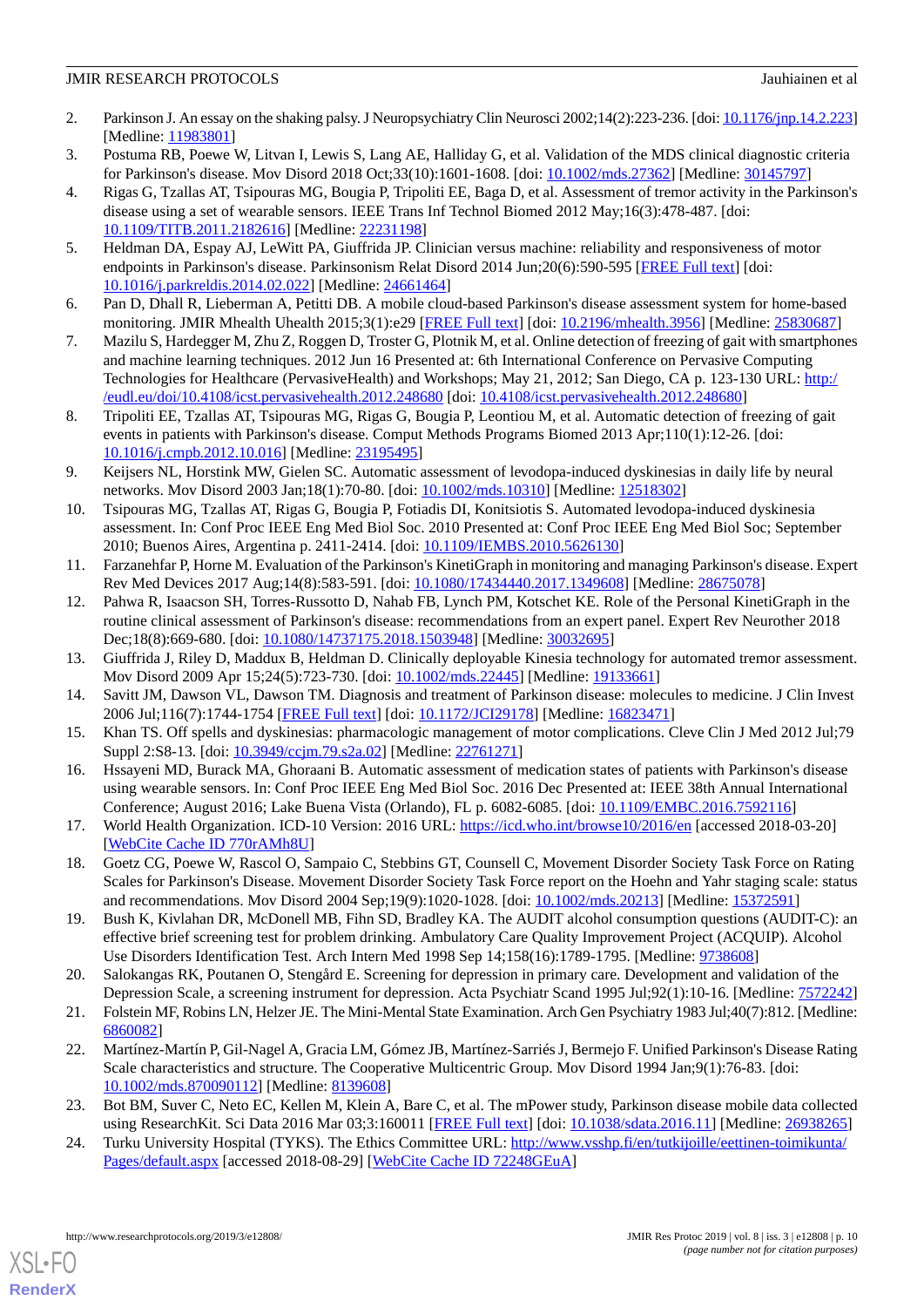- <span id="page-10-0"></span>25. Identification of motor symptoms related to Parkinson's disease using motion tracking sensors at home (KÄVELI). NIH-US National Library of Medicine - ClinicalTrials.gov URL: [https://clinicaltrials.gov/ct2/show/](https://clinicaltrials.gov/ct2/show/NCT03366558?term=k%C3%A4veli&rank=1)
- <span id="page-10-1"></span>[NCT03366558?term=k%C3%A4veli&rank=1](https://clinicaltrials.gov/ct2/show/NCT03366558?term=k%C3%A4veli&rank=1) [accessed 2018-08-29] [[WebCite Cache ID 721n3uIqR](http://www.webcitation.org/

                                            721n3uIqR)]
- <span id="page-10-2"></span>26. Movesense. URL: <https://www.movesense.com/> [accessed 2018-08-29] [[WebCite Cache ID 721mj3vzG](http://www.webcitation.org/

                                            721mj3vzG)]
- <span id="page-10-3"></span>27. Forciot. FORCIOT measurement system in sports wearables URL:<http://www.forciot.com/technology-and-services/sports/> [accessed 2018-08-29] [\[WebCite Cache ID 721lP7aln\]](http://www.webcitation.org/

                                            721lP7aln)
- 28. Ruokolainen J. Mobile Microservice Architecture for Patients Self-Care. Mobile Microservice Architecture for Patients Self-Care. In: The Practice of Patient Centered Care: Empowering and Engaging Patients in the Digital Era. 2017 Oct 31 Presented at: Proceedings of the European Federation for Medical Informatics Special Topic Conference; October 2017; Tel Aviv, Israel p. 106. [doi: [10.3233/978-1-61499-824-2-106](http://dx.doi.org/10.3233/978-1-61499-824-2-106)]
- <span id="page-10-5"></span><span id="page-10-4"></span>29. Yeoh W, Pek I, Yong Y, Chen X, Waluyo AB. Ambulatory monitoring of human posture and walking speed using wearable accelerometer sensors. Conf Proc IEEE Eng Med Biol Soc 2008;2008:5184-5187. [doi: [10.1109/IEMBS.2008.4650382\]](http://dx.doi.org/10.1109/IEMBS.2008.4650382) [Medline: [19163885](http://www.ncbi.nlm.nih.gov/entrez/query.fcgi?cmd=Retrieve&db=PubMed&list_uids=19163885&dopt=Abstract)]
- <span id="page-10-6"></span>30. Barroso JMC, Esteves GP, Nunes TP, Silva LMG, Faria ACD, Melo PL. A telemedicine instrument for remote evaluation of tremor: design and initial applications in fatigue and patients with Parkinson's disease. Biomed Eng Online 2011;10:14 [[FREE Full text](http://www.biomedcentral.com/1475-925X/10/14)] [doi: [10.1186/1475-925X-10-14\]](http://dx.doi.org/10.1186/1475-925X-10-14) [Medline: [21306628\]](http://www.ncbi.nlm.nih.gov/entrez/query.fcgi?cmd=Retrieve&db=PubMed&list_uids=21306628&dopt=Abstract)
- <span id="page-10-7"></span>31. Aittasalo M, Vähä-Ypyä H, Vasankari T, Husu P, Jussila A, Sievänen H. Mean amplitude deviation calculated from raw acceleration data: a novel method for classifying the intensity of adolescents' physical activity irrespective of accelerometer brand. BMC Sports Sci Med Rehabil 2015;7:18 [\[FREE Full text](http://bmcsportsscimedrehabil.biomedcentral.com/articles/10.1186/s13102-015-0010-0)] [doi: [10.1186/s13102-015-0010-0](http://dx.doi.org/10.1186/s13102-015-0010-0)] [Medline: [26251724](http://www.ncbi.nlm.nih.gov/entrez/query.fcgi?cmd=Retrieve&db=PubMed&list_uids=26251724&dopt=Abstract)]
- <span id="page-10-8"></span>32. Vähä-Ypyä H, Vasankari T, Husu P, Suni J, Sievänen H. A universal, accurate intensity-based classification of different physical activities using raw data of accelerometer. Clin Physiol Funct Imaging 2015 Jan;35(1):64-70. [doi: [10.1111/cpf.12127](http://dx.doi.org/10.1111/cpf.12127)] [Medline: [24393233\]](http://www.ncbi.nlm.nih.gov/entrez/query.fcgi?cmd=Retrieve&db=PubMed&list_uids=24393233&dopt=Abstract)
- <span id="page-10-9"></span>33. Vähä-Ypyä H, Husu P, Suni J, Vasankari T, Sievänen H. Reliable recognition of lying, sitting, and standing with a hip-worn accelerometer. Scand J Med Sci Sports 2018 Mar;28(3):1092-1102. [doi: [10.1111/sms.13017\]](http://dx.doi.org/10.1111/sms.13017) [Medline: [29144567\]](http://www.ncbi.nlm.nih.gov/entrez/query.fcgi?cmd=Retrieve&db=PubMed&list_uids=29144567&dopt=Abstract)
- <span id="page-10-11"></span><span id="page-10-10"></span>34. Peng H, Long F, Ding C. Feature selection based on mutual information: criteria of max-dependency, max-relevance, and min-redundancy. IEEE Trans Pattern Anal Mach Intell 2005 Aug;27(8):1226-1238. [doi: [10.1109/TPAMI.2005.159\]](http://dx.doi.org/10.1109/TPAMI.2005.159) [Medline: [16119262](http://www.ncbi.nlm.nih.gov/entrez/query.fcgi?cmd=Retrieve&db=PubMed&list_uids=16119262&dopt=Abstract)]
- <span id="page-10-12"></span>35. Suykens J, Vandewalle J. Least squares support vector machine classifiers. Neural processing letters 1999;9(3):293-300.
- 36. Ho T. Random decision forests. 1995 Presented at: ICDAR '95 Proceedings of the Third International Conference on Document Analysis and Recognition; Aug 14, 1995; Montreal, Canada p. 278-282.
- 37. Silva de Lima AL, Hahn T, de Vries NM, Cohen E, Bataille L, Little MA, et al. Large-Scale Wearable Sensor Deployment in Parkinson's Patients: The Parkinson@Home Study Protocol. JMIR Res Protoc 2016 Aug 26;5(3) [[FREE Full text](http://www.researchprotocols.org/2016/3/e172/)] [doi: [10.2196/resprot.5990](http://dx.doi.org/10.2196/resprot.5990)] [Medline: [27565186\]](http://www.ncbi.nlm.nih.gov/entrez/query.fcgi?cmd=Retrieve&db=PubMed&list_uids=27565186&dopt=Abstract)
- <span id="page-10-14"></span><span id="page-10-13"></span>38. Arora S, Venkataraman V, Zhan A, Donohue S, Biglan KM, Dorsey ER, et al. Detecting and monitoring the symptoms of Parkinson's disease using smartphones: A pilot study. Parkinsonism Relat Disord 2015 Jun;21(6):650-653. [doi: [10.1016/j.parkreldis.2015.02.026\]](http://dx.doi.org/10.1016/j.parkreldis.2015.02.026) [Medline: [25819808](http://www.ncbi.nlm.nih.gov/entrez/query.fcgi?cmd=Retrieve&db=PubMed&list_uids=25819808&dopt=Abstract)]
- 39. Zhan A, Mohan S, Tarolli C, Schneider R, Adams J, Sharma S, et al. Using smartphones and machine learning to quantify Parkinson disease severity: The mobile Parkinson disease score. JAMA neurology 2018;75(7):876-880. [Medline: [29582075\]](http://www.ncbi.nlm.nih.gov/entrez/query.fcgi?cmd=Retrieve&db=PubMed&list_uids=29582075&dopt=Abstract)
- <span id="page-10-15"></span>40. Cancela J, Pansera M, Arredondo MT, Estrada JJ, Pastorino M, Pastor-Sanz L, et al. A comprehensive motor symptom monitoring and management system: the bradykinesia case. In: Conf Proc IEEE Eng Med Biol Soc. 2010 Presented at: Conf Proc IEEE Eng Med Biol Soc; September 2010; Buenos Aires, Argentina p. 1008-1011. [doi: [10.1109/IEMBS.2010.5627775](http://dx.doi.org/10.1109/IEMBS.2010.5627775)]
- <span id="page-10-16"></span>41. Li L, Yu Q, Xu B, Bai Q, Zhang Y, Zhang H, et al. Multi-sensor wearable devices for movement monitoring in Parkinson's disease. 2017 Presented at: 8th International IEEE/EMBS Conference on Neural Engineering (NER); May 2017; Shanghai, China. [doi: [10.1109/NER.2017.8008294](http://dx.doi.org/10.1109/NER.2017.8008294)]
- <span id="page-10-17"></span>42. Samà A, Pérez-López C, Rodríguez-Martín D, Català A, Moreno-Aróstegui JM, Cabestany J, et al. Estimating bradykinesia severity in Parkinson's disease by analysing gait through a waist-worn sensor. Comput Biol Med 2017 Dec 01;84:114-123. [doi: [10.1016/j.compbiomed.2017.03.020](http://dx.doi.org/10.1016/j.compbiomed.2017.03.020)] [Medline: [28351715\]](http://www.ncbi.nlm.nih.gov/entrez/query.fcgi?cmd=Retrieve&db=PubMed&list_uids=28351715&dopt=Abstract)
- <span id="page-10-18"></span>43. Albert MV, Toledo S, Shapiro M, Kording K. Using mobile phones for activity recognition in Parkinson's patients. Front Neurol 2012;3:158 [\[FREE Full text\]](https://dx.doi.org/10.3389/fneur.2012.00158) [doi: [10.3389/fneur.2012.00158\]](http://dx.doi.org/10.3389/fneur.2012.00158) [Medline: [23162528](http://www.ncbi.nlm.nih.gov/entrez/query.fcgi?cmd=Retrieve&db=PubMed&list_uids=23162528&dopt=Abstract)]
- 44. Lee H, Choi S, Lee M. Step detection robust against the dynamics of smartphones. Sensors (Basel) 2015 Oct 26;15(10):27230-27250 [[FREE Full text](http://www.mdpi.com/resolver?pii=s151027230)] [doi: [10.3390/s151027230\]](http://dx.doi.org/10.3390/s151027230) [Medline: [26516857\]](http://www.ncbi.nlm.nih.gov/entrez/query.fcgi?cmd=Retrieve&db=PubMed&list_uids=26516857&dopt=Abstract)
- 45. Naqvib N, Kumar A, Chauhan A, Sahni K. Step counting using smartphone-based accelerometer. International Journal on Computer Science and Engineering 2012;4(5):675-681 [\[FREE Full text\]](https://www.researchgate.net/publication/265574511_Step_Counting_Using_Smartphone-Based_Accelerometer)
- 46. Tsiouris K, Gatsios D, Rigas G, Miljkovic D, Koroušić Seljak B, Bohanec M, et al. PD\_Manager: an mHealth platform for Parkinson's disease patient management. Healthc Technol Lett 2017 Jun;4(3):102-108 [\[FREE Full text\]](http://europepmc.org/abstract/MED/28706727) [doi: [10.1049/htl.2017.0007](http://dx.doi.org/10.1049/htl.2017.0007)] [Medline: [28706727](http://www.ncbi.nlm.nih.gov/entrez/query.fcgi?cmd=Retrieve&db=PubMed&list_uids=28706727&dopt=Abstract)]